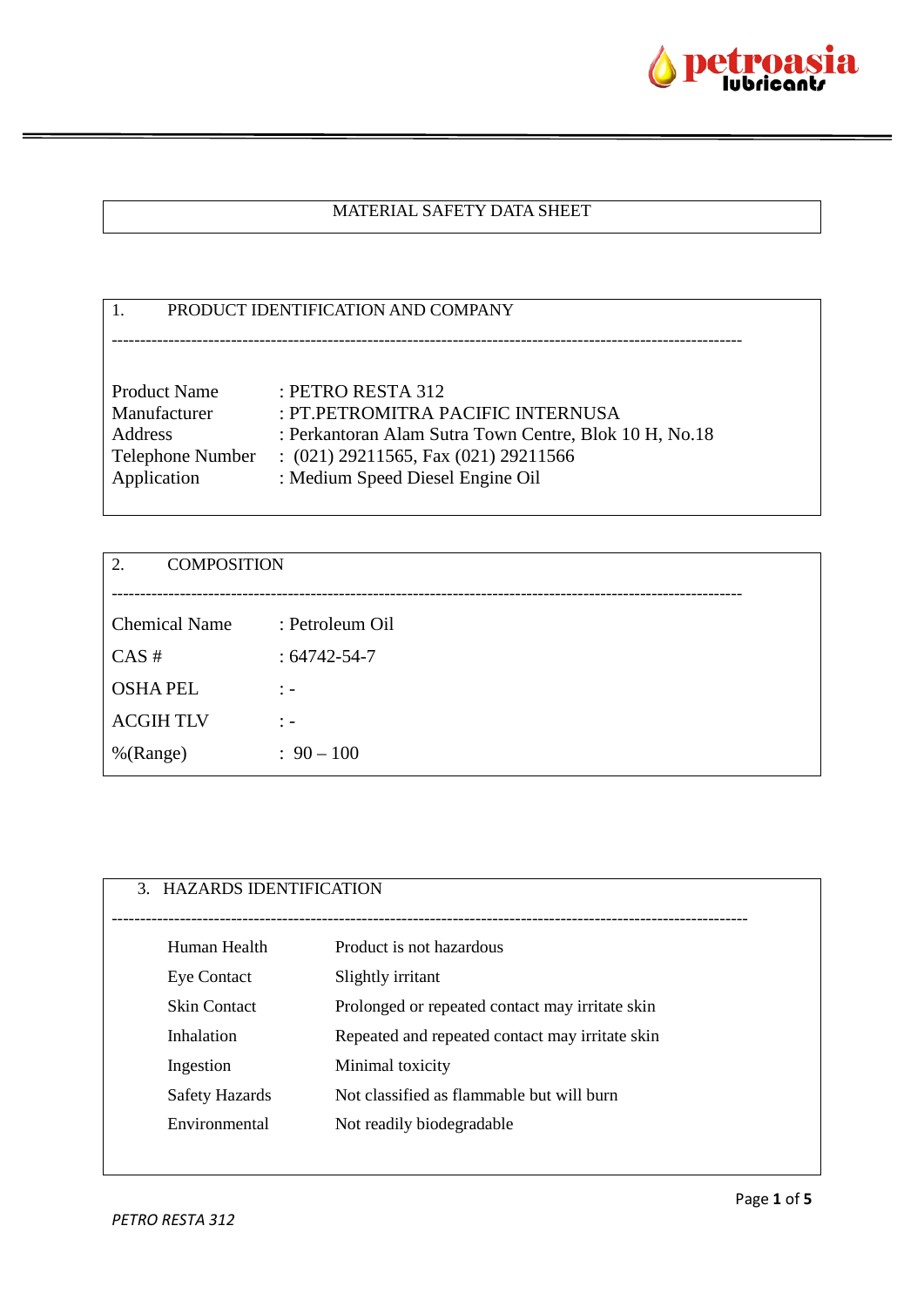

## 4. FIRST AID --------------------------------------------------------------------------------------------------------------------------- Eye Contact Flush eyes with large amount of water until irritation subsides. If irritation persists, get medical attention Skin Contact Flush with large amount of water, use soap if available. Remove contaminated clothing. If irritation persists, get medical attention. Inhalation Remove to fresh air. If rapid recovery does not occur, get medical attention Ingestion Do not induce vomiting. If rapid recovery does not occur, get medical attention

| FIRE FIGHTING MEASURES<br>5.            |                                                                                                               |
|-----------------------------------------|---------------------------------------------------------------------------------------------------------------|
|                                         |                                                                                                               |
| Flash Point, OC                         | :278                                                                                                          |
| <b>Extinguishing Media</b>              | : Dry chemical, Foam or CO2                                                                                   |
| <b>Special Fire Fighting Procedures</b> | : For firefighter involving this material, do not enter any<br>enclosed or confined fire space without proper |
|                                         | protective equipment, including self contained                                                                |
|                                         | breathing apparatus                                                                                           |
| <b>Combustion Products</b>              | : Oxides of carbon                                                                                            |
|                                         |                                                                                                               |

## 6. ACCIDENTAL RELEASE MEASURES

 Clean-up Procedures Stop the source of leak or realease and contain spill if possible. Cover spill with generous amount of inert absorbent material such as sand of earth Sweep up and remove to suitable,clearly marked containers for disposal in accordance with local regulations. Scrub contaminated area with detergent and water. Pick up liquid with additional absorbent material and dispose as above. Wear proper protective equipment during clean-up

---------------------------------------------------------------------------------------------------------------------------

| 7 <sub>1</sub><br><b>HANDLING AND STORAGE</b> |                                                                                                                                                                        |
|-----------------------------------------------|------------------------------------------------------------------------------------------------------------------------------------------------------------------------|
| Handling                                      | : Do not ingest. Avoid contact with skin, eyes and                                                                                                                     |
|                                               | clothing. Wash thoroughly after handling                                                                                                                               |
| Storage                                       | : Keep containers tightly closed. Keep container in a<br>cool, well ventilated area. Do not cut, grind, drill,<br>weld, reuse or dispose of containers unless adequate |
|                                               | precautions are taken against these hazards                                                                                                                            |

.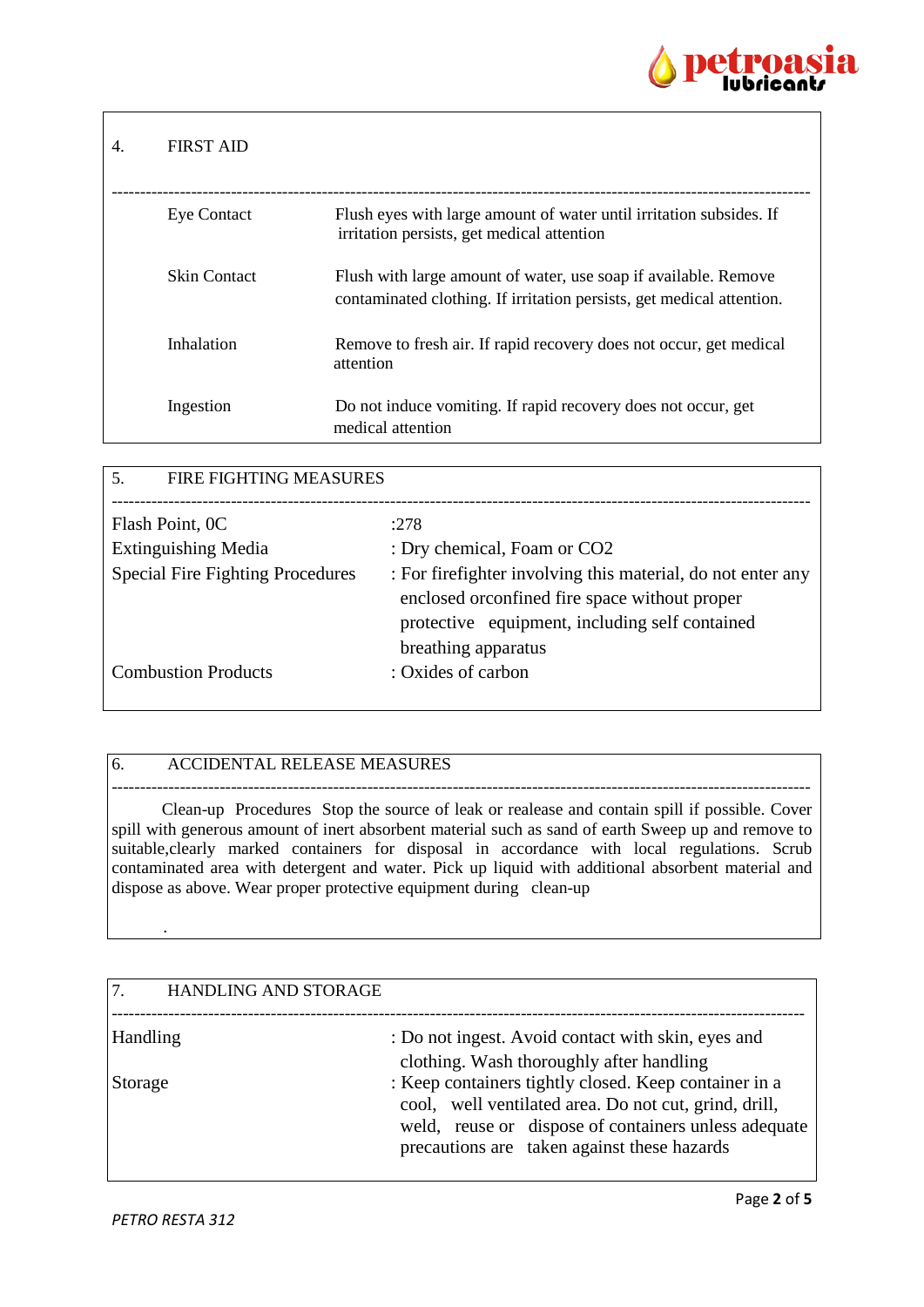

| 8.<br>EXPOSURE CONTROL/PERSONAL PROTECTION |                                                                                                                                                 |
|--------------------------------------------|-------------------------------------------------------------------------------------------------------------------------------------------------|
| <b>Occupational Exposure Limits</b>        | : None assigned.                                                                                                                                |
| <b>Engineering Control Measures</b>        | : Provide exhaust ventilation. Ensure that eyewash                                                                                              |
|                                            | Stations and safety showers are close to the work<br>station location. Chemical splash goggles. Wear<br>suitable protective Clothing and gloves |
| <b>Personal Protection</b>                 | : for eyes                                                                                                                                      |
|                                            |                                                                                                                                                 |

| $\overline{9}$<br>PHYSICAL AND CHEMICAL PROPERTIES                                                                                                                                                                               |                                                                                                                                                               |  |
|----------------------------------------------------------------------------------------------------------------------------------------------------------------------------------------------------------------------------------|---------------------------------------------------------------------------------------------------------------------------------------------------------------|--|
| Appearance and odor<br>Density @ 15oC<br><b>Boiling Point (oC)</b><br>Melting point $(oC)$<br><b>Pour Point</b><br>Flash Point, oC<br>Solubility in water<br>Vapour Density $(air=1)$<br>Evaporation rate<br>$(ButyI Acctate=1)$ | : Brown liquid and characteristic odor<br>: 0.8950<br>: Not determined<br>: Not applicable<br>$: -18$<br>: 278<br>Non<br>: Not determined<br>: Not determined |  |
|                                                                                                                                                                                                                                  |                                                                                                                                                               |  |

| 10.<br>STABILITY AND REACTIVITY         |                                                                     |
|-----------------------------------------|---------------------------------------------------------------------|
| <b>Stability</b><br>Conditions to Avoid | : Stable under normal condition<br>: Avoid exposure to extreme heat |
| Material to Avoid                       | : Strong Oxidizing Agent                                            |
| <b>Hazardous Decomposition</b>          | : Oxides of Carbon                                                  |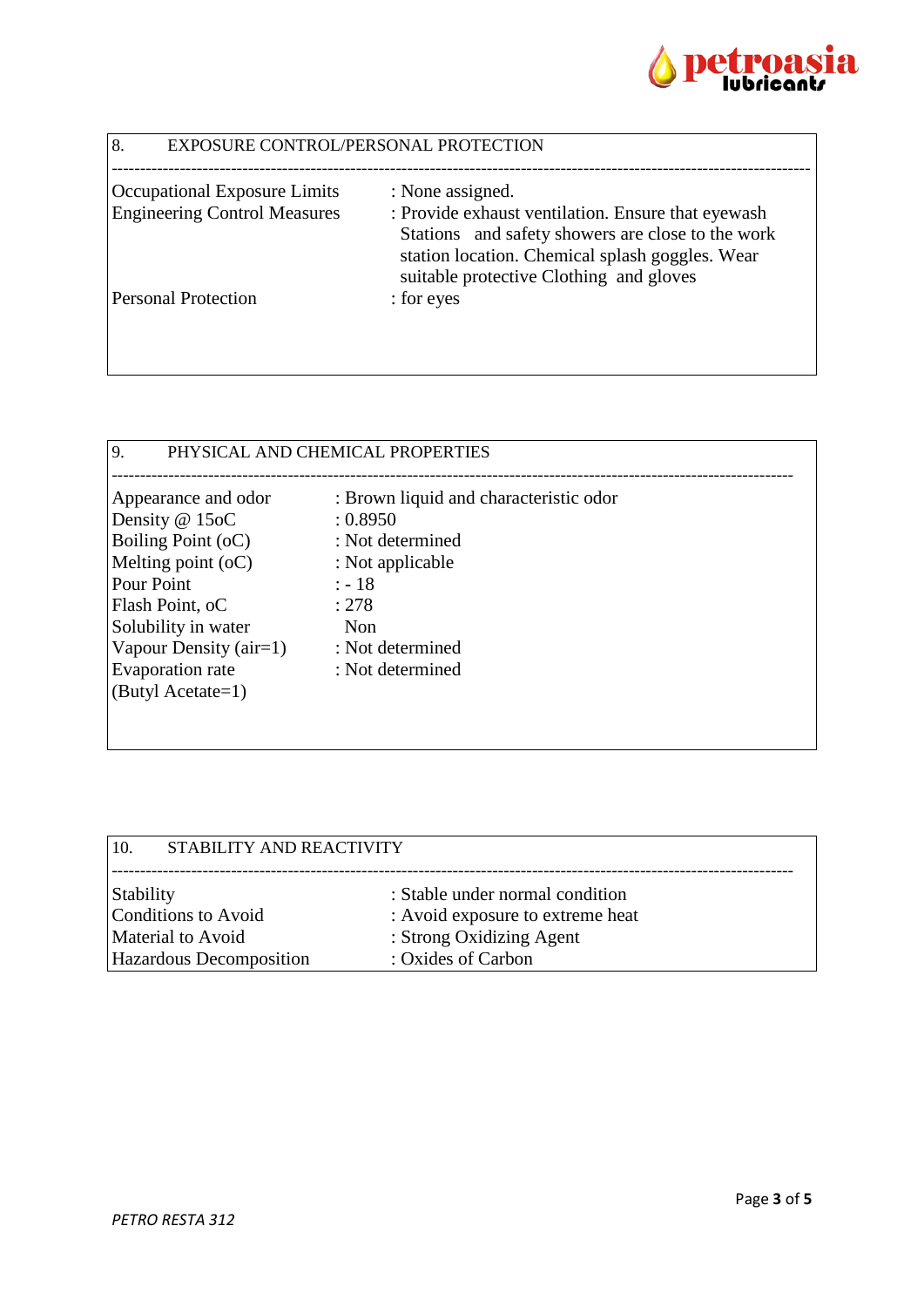

| 11.<br><b>ECOLOGICAL INFORMATION</b> |                                                                                                                                |
|--------------------------------------|--------------------------------------------------------------------------------------------------------------------------------|
| Ecotoxicity                          | : NA.                                                                                                                          |
| Biodegradability                     | : Not readily biodegradable but inherently                                                                                     |
| biodegradable.                       |                                                                                                                                |
|                                      | Leaching and penetration through surface soils is                                                                              |
|                                      | Generally regarded as resulting in long term<br>persistence                                                                    |
| <b>Other Ecological Information</b>  | : Spillages may penetrate the soil causing ground water<br>contamination. Fresh or used product may harmful to<br>aquatic life |

| 12. | DISPOSAL CONSIDERATION    |                                                                                                                                                                                                                                 |
|-----|---------------------------|---------------------------------------------------------------------------------------------------------------------------------------------------------------------------------------------------------------------------------|
|     | <b>Product Disposal</b>   | Used or waste oil should be recycled or disposed off in conformity to<br>disposal regulations. Contact local authorities for approved<br>local<br>disposal contractor                                                           |
|     | <b>Container Disposal</b> | Empty drums should be completely drained and sent to a drum<br>or properly disposed of. Non-reusable small<br>reconditioner<br>containers should be recycled ordisposed of. Ensure conformity to<br>local disposal regulations. |

| -13. | <b>TRANSPORT INFORMATION</b> |                                                                                                |
|------|------------------------------|------------------------------------------------------------------------------------------------|
|      |                              | General Information Not dangerous for conveyance under UN, IMO, ADR/RID and<br>IATA ICAO codes |

| 14. | <b>REGULATORY INFORMATION</b> |
|-----|-------------------------------|
|     | Not Applicable.               |